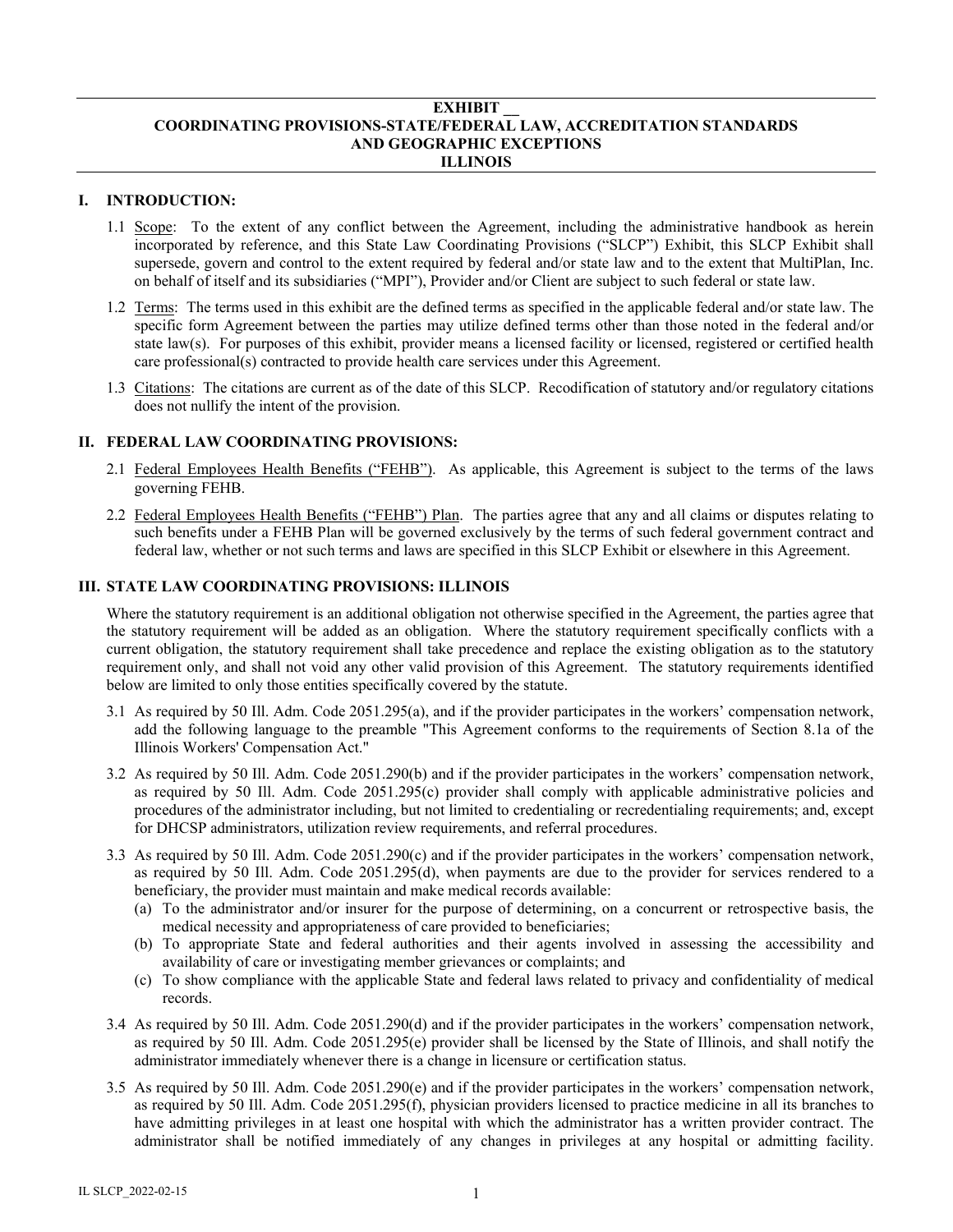Reasonable exceptions shall be made for physicians who, because of the type of clinical specialty, or location or type of practice, do not customarily have admitting privileges.

- 3.6 As required by 50 Ill. Adm. Code 2051.290(f) and 215 ILCS 124/15 and if the provider participates in the workers' compensation network, as required by 50 Ill. Adm. Code  $2051.295(g)$ , the contract may be terminated by either party without cause or for nonrenewal upon not less than 60 days prior written notice. The administrator may immediately terminate the provider contract for cause, including but not limited to when a provider license has been disciplined by a State licensing board or when there is reasonable cause to believe direct imminent physical harm may occur to patients under provider's care. If applicable, a provider, acting as primary care physician under plans requiring a gatekeeper option, must provide the administrator with a list of all patients using that provider as a gatekeeper within 5 working days after the date that the provider either gives or receives notice of termination.
- 3.7 As required by 50 Ill. Adm. Code  $2051.290(g)$  and if the provider participates in the workers' compensation network, as required by 50 Ill. Adm. Code 2051.295(h), the continuing obligations are as stated in the Agreement, in the event the Agreement does not include any continuing obligations, they are as follows:
	- (a) Upon the termination of this Agreement by either party for any reason, all rights and obligations hereunder shall cease, except (i) any confidentiality or dispute resolution rights and obligations; and (ii) those rights, obligations, and liabilities incurred prior to the date of termination.
	- (b) Upon termination of this Agreement for any reason, termination of any Network in which provider participates, under the terms of this Agreement, provider will:
		- (i) continue to provide health care services to members who are receiving treatment on the effective date of termination (1) until the course of treatment is completed; (2) for a period of ninety (90) days or through the current period of active treatment for those members undergoing active treatment for a chronic or acute medical condition, whichever time period is shorter; (3) throughout the second and third trimester of pregnancy and/or through postpartum care, if requested by the member; or (4) until provider makes reasonable and medically appropriate arrangements to transfer the member to the care of another provider, making such transfer to a provider whenever appropriate (except as specified in subsections (2) and (3) herein);
		- (ii) accept payment made pursuant to the Agreement, as payment in full, for covered services rendered in accordance with this Section; and
		- (iii) inform members seeking health care services that provider is no longer a network provider.
- 3.8 As required by 50 Ill. Adm. Code 2051.290(h) and if the provider participates in the workers' compensation network, as required by 50 Ill. Adm. Code 2051.295(i), the rights and responsibilities under the contract cannot be sold, leased, assigned, assumed or otherwise delegated by either party without the prior written consent of the other party. The provider's written consent must be obtained for any assignment or assumption of the provider contract whenever an administrator or insurer is bought by another administrator or insurer. A clause within the provider contract allowing assignment will be deemed consent so long as the assignment is in accordance with the terms of the contract. The assignee must comply with all the terms and conditions of the contract being assigned, including all appendices, policies and fee schedules.
- 3.9 As required by 50 Ill. Adm. Code 2051.290(i) and if the provider participates in the workers' compensation network, as required by 50 Ill. Adm. Code 2051.295(j), preferred provider has and will maintain adequate professional liability and malpractice coverage, through insurance, self-funding, or other means satisfactory to the administrator. The administrator must be notified within no less than 10 days after the provider's receipt of notice of any reduction or cancellation of the required coverage.
- 3.10As required by 50 Ill. Adm. Code 2051.290(j) and if the provider participates in the workers' compensation network, as required by 50 Ill. Adm. Code 2051.295(k), provider will provide health care services without discrimination against any beneficiary on the basis of participation in the preferred provider program, source of payment, age, sex, ethnicity, religion, sexual preference, health status or disability.
- 3.11As required by 50 Ill. Adm. Code 2051.290(k) preferred provider shall collect applicable copayments, coinsurance and/or deductibles from beneficiaries as provided by the beneficiary's health care services contract, and provide notice to beneficiaries of their personal financial obligations for non-covered services. DHCSP providers may not charge beneficiaries more than any applicable discounted rates in accordance with payment terms and provisions contained in a DHCSP agreement signed by a beneficiary.
- 3.12As required by 50 Ill. Adm. Code 2051.290(l) and if the provider participates in the workers' compensation network, as required by 50 Ill. Adm. Code 2051.295(n), if provider is a physician, provider shall ensure that medical and health